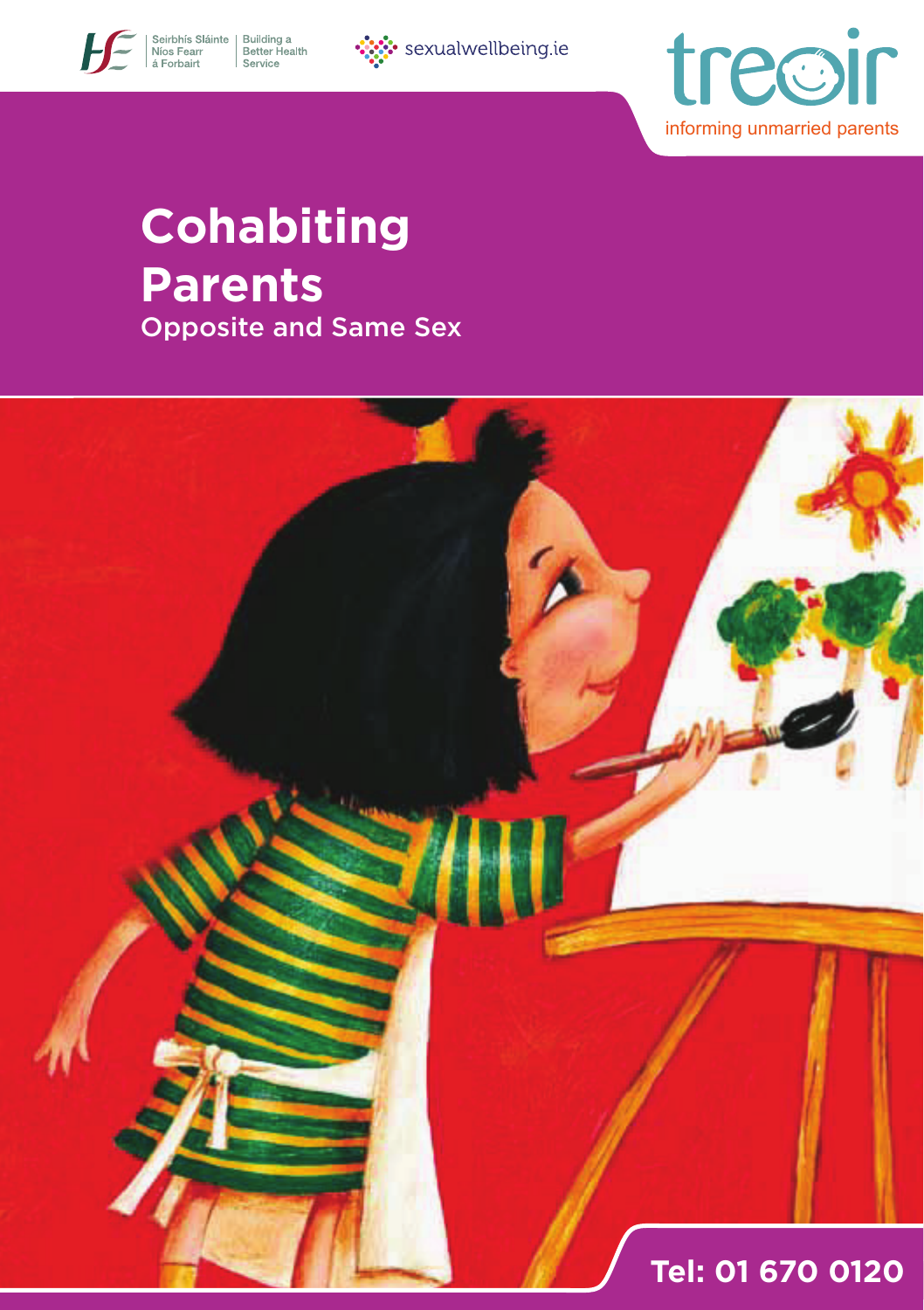#### **Cohabiting Parents**

#### **Who are cohabitants?**

Cohabitants are two opposite or same sex adults who are:

- living together in an intimate and committed relationship
- not married to each other
- not in a registered civil partnership
- not related to each other.

## **Children of cohabiting parents**

Children of cohabiting parents have the same succession and maintenance rights as children born to married parents.

#### **Mothers**

An unmarried mother has automatic guardianship rights in respect of her child. See 'guardianship' at **www.treoir.ie**.

## **Fathers**

When his child is born a father does **NOT** have automatic guardianship rights, even if his name is on the child's birth certificate - see 'fathers' at www.treoir.ie.

A father can obtain 'guardianship rights' by doing one of the following:

- by signing a Statutory Declaration with the mother, if she consents. This form can be downloaded from the 'guardianship' section of our website **www.treoir.ie**
- by satisfying the cohabitation period: A father who, lives with the child's mother for at least 12 consecutive months including not less than three months after the child's birth, will automatically be the guardian of his child. The three months period does not have to take place directly after the birth of the child; it can be fulfilled any time before the child turns 18 provided it is part of the 12 consecutive months during which the parents have lived together. The cohabitation period can only be calculated going forward from 18th January 2016.
- by applying to the local District Court to be appointed a guardian
- by marrying the mother.

#### **Redress Scheme**

The Civil Partnership and Certain Rights and Obligations of Cohabitants Act 2010 came into effect on 1st January 2011. This Act introduced rights and obligations for qualified cohabitants under the Redress Scheme. The Redress Scheme is a legal safety net for 'qualified cohabitants' in long-term relationships who may otherwise be very vulnerable financially at the end of their relationship. The Redress Scheme only applies to cohabitants whose relationship ends on or after 1st January 2011. You can apply to court for compensatory maintenance, pension adjustment, property adjustment orders or provision from the estate of a deceased cohabitant (in that order). See below.

## **Who is a qualified cohabitant?**

You are a qualified cohabitant if you have been cohabiting:

- for at least 5 years, or 2 years if you have a child with your partner, **and**
- are financially dependent on the other cohabitant.

Where one of the cohabitants is still married, neither of the cohabitants will be considered a qualified cohabitant unless the married cohabitant has lived apart from his/her spouse for at least 4 of the previous 5 years.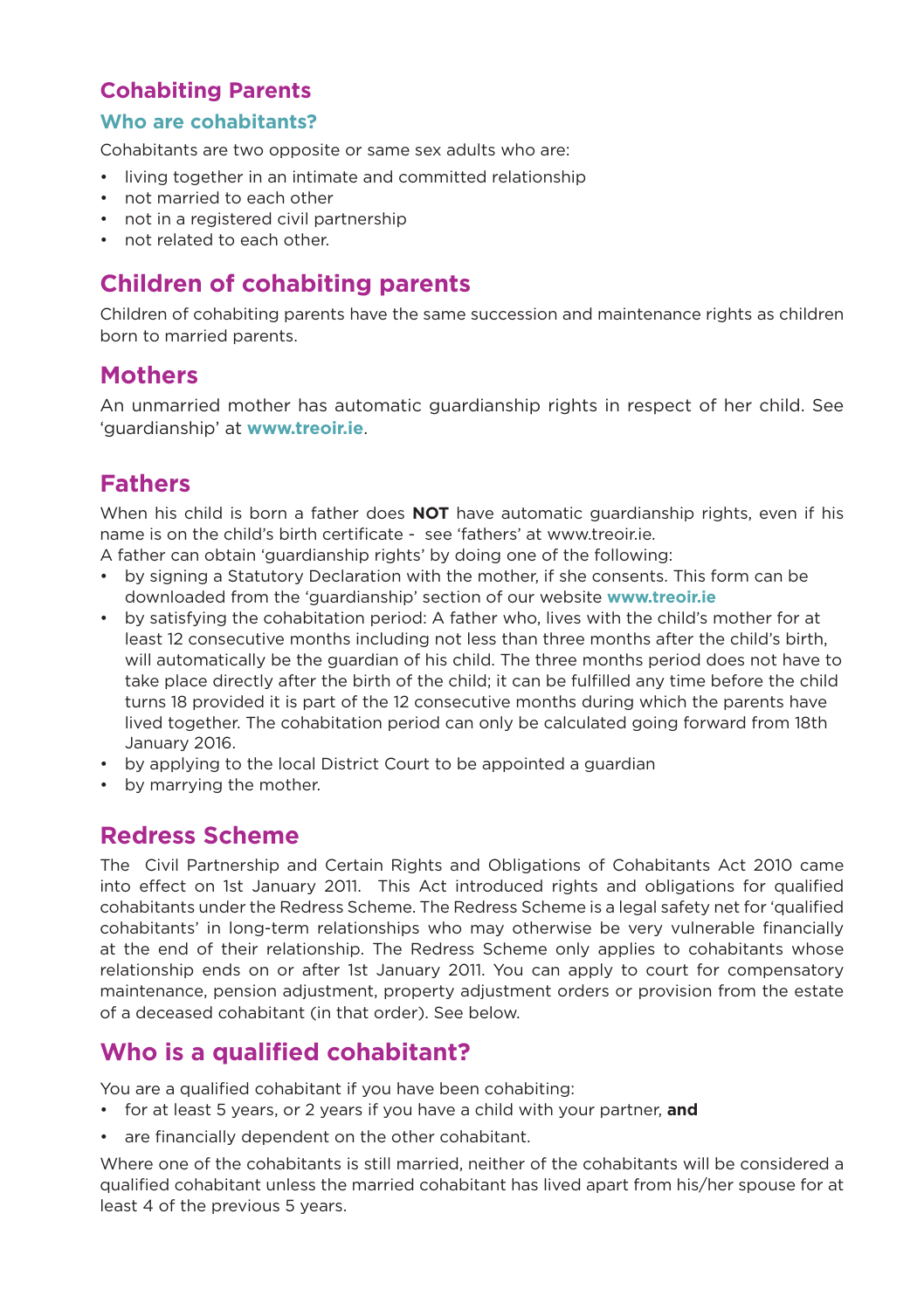#### **Maintenance**

**For cohabitants:** If a cohabiting relationship comes to an end, neither cohabitant has a responsibility to provide financially in respect of each other. However, if you are a qualified cohabitant and can show the court at the end of your relationship that you are financially dependent on your ex-partner, you can apply for a Compensatory Maintenance Order , which is an order for regular maintenance or a lump sum. The court order will no longer apply if the qualified cohabitant, in whose favour maintenance is paid, goes on to marry. See 'Cohabiting Parents 'at **www.treoir.ie**.

**For children:** Both parents have a responsibility to provide financially for their child up to the child's 18th birthday or up to age 23 if the child is in full-time education. Where maintenance is not being paid, either parent may apply to the court for a maintenance order against the other parent in respect of a dependent child. Where a parent or a person who has the day-today care of a child (in loco parentis) is in a cohabiting relationship with someone other than the parent of the child and that relationship comes to an end, he/she can seek maintenance for the child (through the court) from his/her former cohabitant. This only applies where the former cohabitant is a guardian of the child. If ordered to pay maintenance the order will remain in place up until the child's 18th birthday (unless the court orders otherwise). See 'maintenance ' at **www.treoir.ie**

#### **Pension adjustment**

Check your pension scheme to see if it is possible to name your partner as a beneficiary. If you are a 'qualified cohabitant' and can show the court at the end of your relationship that you are 'financially dependent' on your ex-partner you can apply for a Pension Adjustment Order which is an order for a payment from the other cohabitant's pension scheme.

#### **Property**

Cohabiting families do not have the benefit of the Family Home Protection Act 1976 which applies only to married families. A property owned by one parent only, and being used as a family home, can be sold without the consent of the other parent. If purchasing a property jointly, consider checking with a solicitor whether Joint Tenancy or Tenancy in Common is the best ownership option as regards the property. If you are a qualified cohabitant and can show the court at the end of your relationship that you are financially dependent on your expartner you can apply for a 'Property Adjustment Order' - an order which transfers or settles a property from one cohabitant to another.

#### **Inheritance**

Cohabiting partners do not have automatic inheritance rights from each other. Cohabiting partners pay tax at 33% on gifts/inheritance over €16,250. Children of cohabiting parents have the same succession rights as children born to married parents, i.e. they can receive gifts and inheritance from a parent up to a maximum of €320,000 tax free. If you are a qualified cohabitant you can apply for provision from the net estate of the deceased within six months after the probate or administration is first granted.

It is not necessary to show financial dependence if your partner dies during the relationship. An order under this section shall not affect the legal rights of a surviving spouse or civil partner. Principal Residence Relief allows an individual to receive a gift or inheritance of a residential property free from capital acquisitions tax (CAT), popularly known as inheritance tax or gift tax, if the following conditions are met:

- The premises is/was the beneficiary's principal private residence for three years prior to the gift or inheritance
- The individual has no beneficial interest in any other residential property in the State.